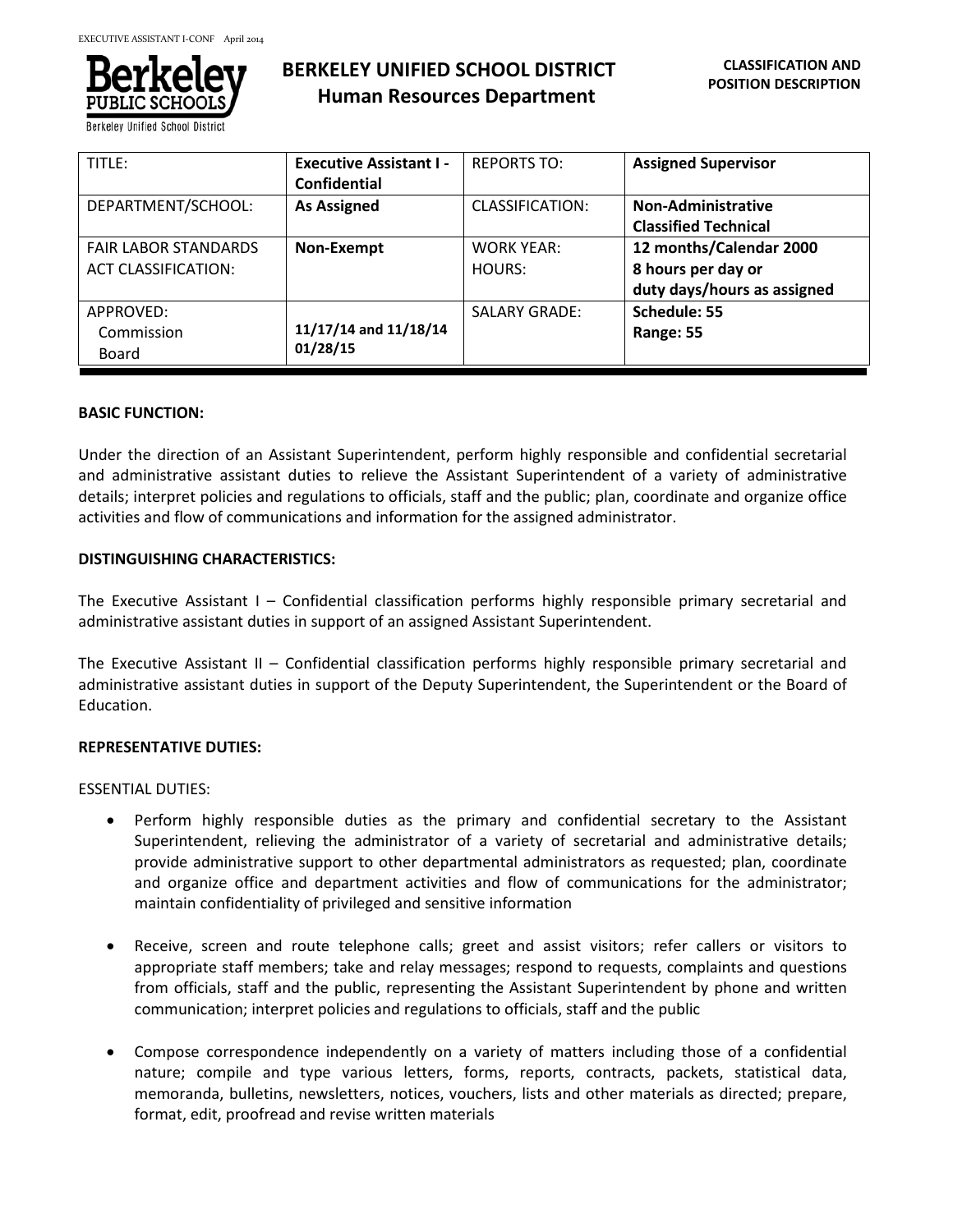- Coordinate and schedule various appointments and meetings; make travel arrangements; reserve facilities; prepare and assure proper completion of reimbursement forms; maintain and coordinate the administrator's calendar; prepare and disseminate calendar of events; coordinate and arrange special events and activities
- Receive, sort and route incoming correspondence; receive and respond to e-mails; review, prioritize and route incoming mail, correspondence, reports and other documents; compose replies independently or from oral direction; prepare notices, packets and informational materials for mailing
- Attend a variety of meetings; prepare related agendas, Board topics, notices, reports, presentations and agendas; record and transcribe minutes; prepare and distribute minutes, updated records, statements, documents and reports to appropriate personnel
- Research and compile a variety of information; compute statistical information for various federal, State and local reports; process and evaluate a variety of forms and applications related to assigned functions; duplicate materials as necessary
- Input a wide variety of data into an assigned computer system; maintain automated files and records; create queries and generate a variety of computerized lists and reports; assure timely distribution and receipt of a variety of records and reports; assure accuracy of input and output data
- Train and provide work direction and guidance to designated clerical personnel as assigned; provide input concerning employee interviews and evaluations as requested; train support staff on proper formats and procedures used in the office
- Maintain designated budgets and assure assigned accounts are accurate and expenditures are within federal or State requirements; collect and account for fees; initiate budget transfers as directed
- Prepare and maintain a variety of complex lists and records related to student information, personnel, financial activity and assigned duties; establish and maintain filing systems
- Perform special projects and prepare various forms and reports on behalf of the Assistant Superintendent; attend to administrative details on special matters as assigned; perform varied duties related to the area of responsibility and assigned programs
- Operate and maintain a variety of office equipment including a calculator, copier, fax machine, typewriter, computer and assigned software; arrange for equipment repairs as needed
- Communicate with other departments, administrators and outside agencies to coordinate activities, exchange information and resolve issues or concerns
- Prepare, type and process requisitions according to established guidelines; order, receive and maintain inventory of supplies and equipment in accordance with established guidelines
- Obtain and provide information, records and materials to staff and the public where judgment, knowledge and interpretation of policies and regulations and organizational functions and programs are required; verify information for staff and outside agencies as requested
- Maintain confidentiality regarding issues related to personnel matters, negotiations and collective bargaining matters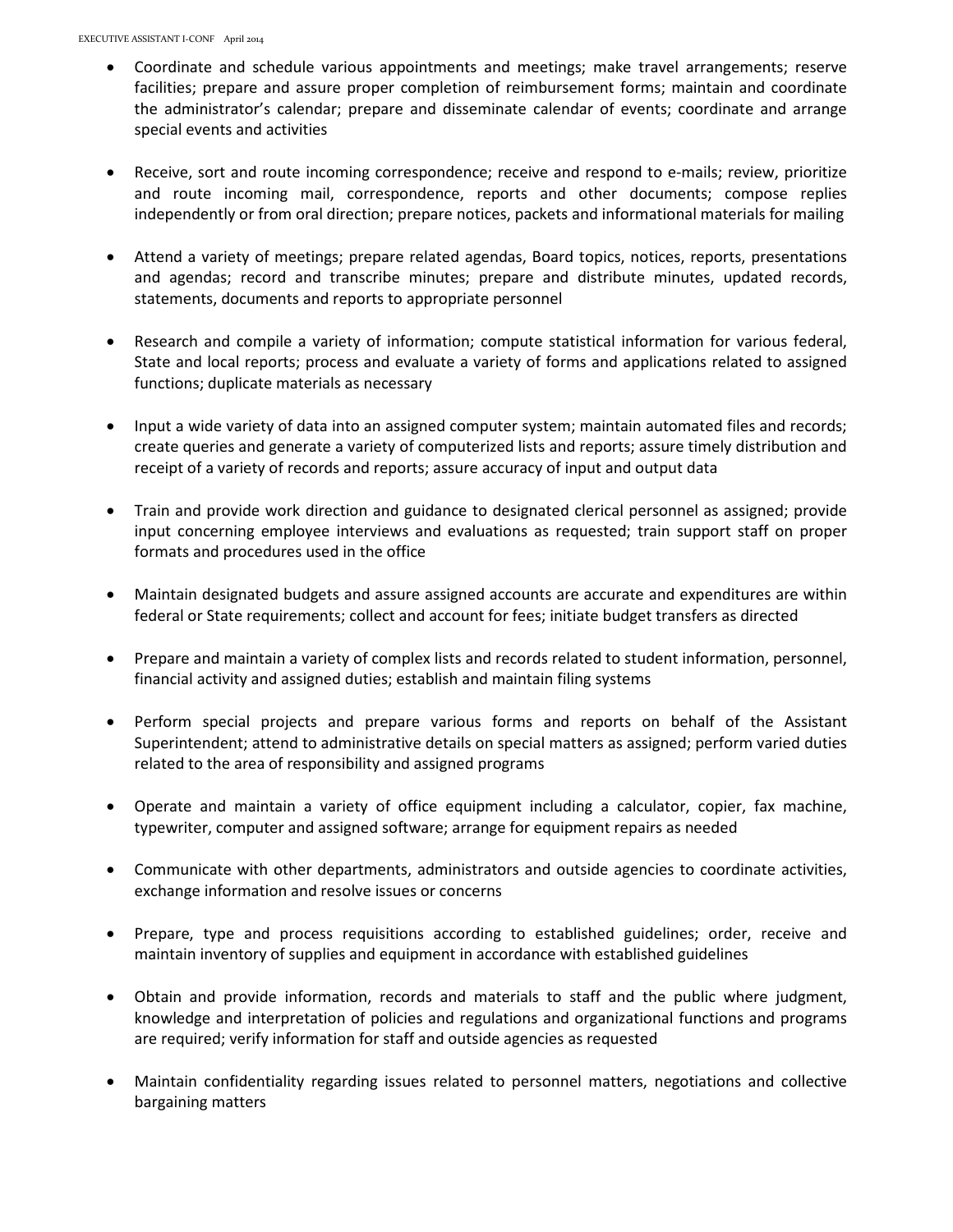• Develop and implement office procedures to assure complete and timely operations; create office forms which facilitate work flow

# OTHER DUTIES: Perform related duties as assigned

### **KNOWLEDGE AND ABILITIES:**

KNOWLEDGE OF: Functions and secretarial operations of an administrative office District operations, policies and objectives Applicable laws, codes, regulations, policies and procedures Modern office practices, procedures and equipment Record-keeping techniques Correct English usage, grammar, spelling, punctuation and vocabulary Oral and written communication skills Interpersonal skills using tact, patience and courtesy Budgeting practices regarding monitoring and control Methods of collecting and organizing data and information Business letter and report writing, editing and proofreading Basic public relations techniques Operation of a computer and assigned software

### ABILITY TO:

Perform highly responsible and confidential secretarial and administrative assistant duties to relieve the Assistant Superintendent of a variety of administrative details Interpret, apply and explain laws, codes, rules, regulations, policies and procedures Plan, coordinate and organize office activities and flow of communications and information for the assigned administrator Organize complex material and summarize discussions and actions taken in report form Compile and prepare comprehensive reports concerning a broad spectrum of subject matter Compose effective correspondence independently Maintain a variety of complex and confidential files and records Assure efficient and timely completion of office and program projects and activities Understand and resolve issues, complaints or problems Type or input data at an acceptable rate of speed Take and transcribe dictation at an acceptable rate of speed Operate a variety of office equipment including a computer and assigned software Establish and maintain cooperative and effective working relationships with others Analyze situations accurately and adopt an effective course of action Plan and organize work Meet schedules and time lines Prioritize and schedule work Work independently with little direction Work confidentially with discretion Communicate effectively both orally and in writing

# **EDUCATION AND EXPERIENCE:**